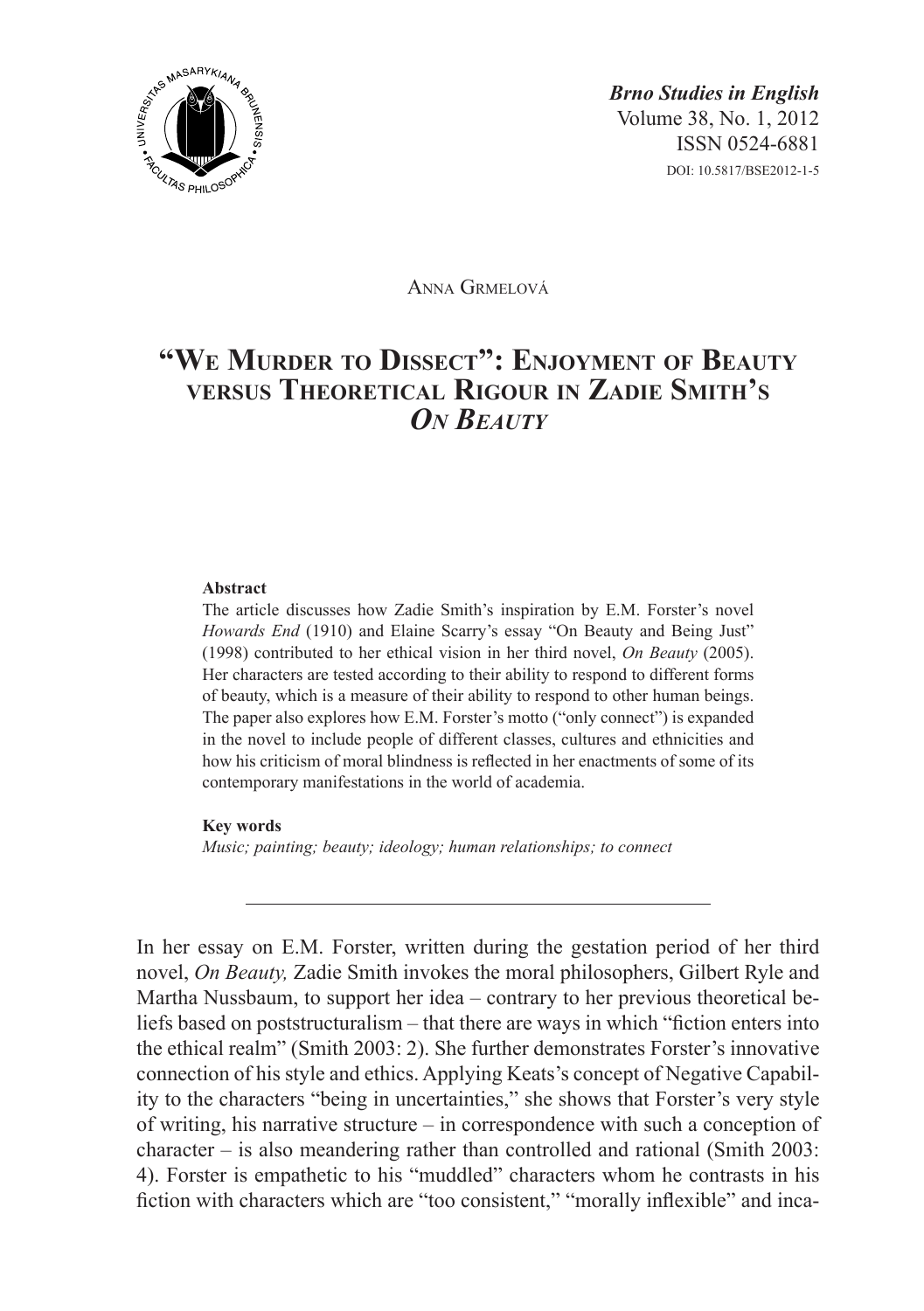pable of proper human involvement (Smith 2003: 3). This last point shows that in *On Beauty,* which she professes to be her *hommage* to Forster, she is indebted to him for much more than the obvious intertextualiy: the scaffolding of her plot, the melodramatic coincidences and some of the turns of phrase.

As part of the twenty-first century expansion of the central issues of *Howards End,* Zadie Smith embraces the genre of the campus novel in this transatlantic fiction inspired by her visiting fellowship at Harvard University. In one of the many melodramatic coincidences characteristic of E.M. Forster (but also of the campus novel) Jerome Belsey, the elder son of Howard Belsey, the white, British professor of art history at Wellington liberal arts college, a fictitious East Coast university near Boston, (loosely based on Harvard), is, during his internship in London, offered lodgings in the house of his father's ideological enemy, Professor Monty Kipps. The sexually inexperienced Jerome falls not only for Monty's beautiful daughter, Victoria, but also for the whole conservative lifestyle and religion of the family. At the very beginning of the novel Jerome conveys his feelings and observations in a series of emails to his father, very much like Helen Schlegel in *Howards End* who writes a series of letters to her family while staying with the Wilcoxes at Howards End.

Yet, the ideological polarity between Howard Belsey and the right-wing Sir Monty Kipps, originally from Trinidad, is somewhat different from that between the Schlegels and the Wilcoxes. Howard Belsey considers himself to be liberal, yet his myopic, uncritical immersion in poststructuralist theory and his extremely negative attitude to representational art lead to his inability to appreciate beauty either in art or in life and, as a consequence – as with Forster's morally blind characters – to his inability to achieve proper human involvement, i.e. to connect.

By contrast, Howard's Afro-American wife Kiki has an abundance of the capacity to connect with other people. As the story progresses the allegedly nonintellectual Kiki, who is wounded by her husband's recent infidelity, gradually grows more critical of his attitudes. She accuses him of exerting a psychological terror on his family due to his ideas: "[…] everyone's scared to *speak* in case *you* think it's clichéd or dull – you are like the thought police" (393, emphasis in the original). Further, applying Jean Baudrillard's earlier pronouncements on the Gulf war to the private sphere, she rebuts the thinker's views, claiming that when one is hurt it is real not simulated: "Suffering is *real*" (394, emphasis in the original).

Howard is emotionally alienated not only from Jerome and his Christian views but also from his two other children, even though his daughter Zora, a student at Wellington, shares his theoretical rigour to the point of caricature. For instance, in the poetry class she attends she refutes the beauty of landscape poetry, as she believes it leads to pastoral fallacy: "I mean, isn't it a *depoliticised reification*, all this beauty stuff about landscape?" (218, emphasis added) As the title of the novel and the acknowledgement imply, Zadie Smith elaborates on Forster's understanding of beauty, which he shared with his Bloomsbury colleagues (namely, G.E. Moore's belief in "the creation and enjoyment of aesthetic experience"), by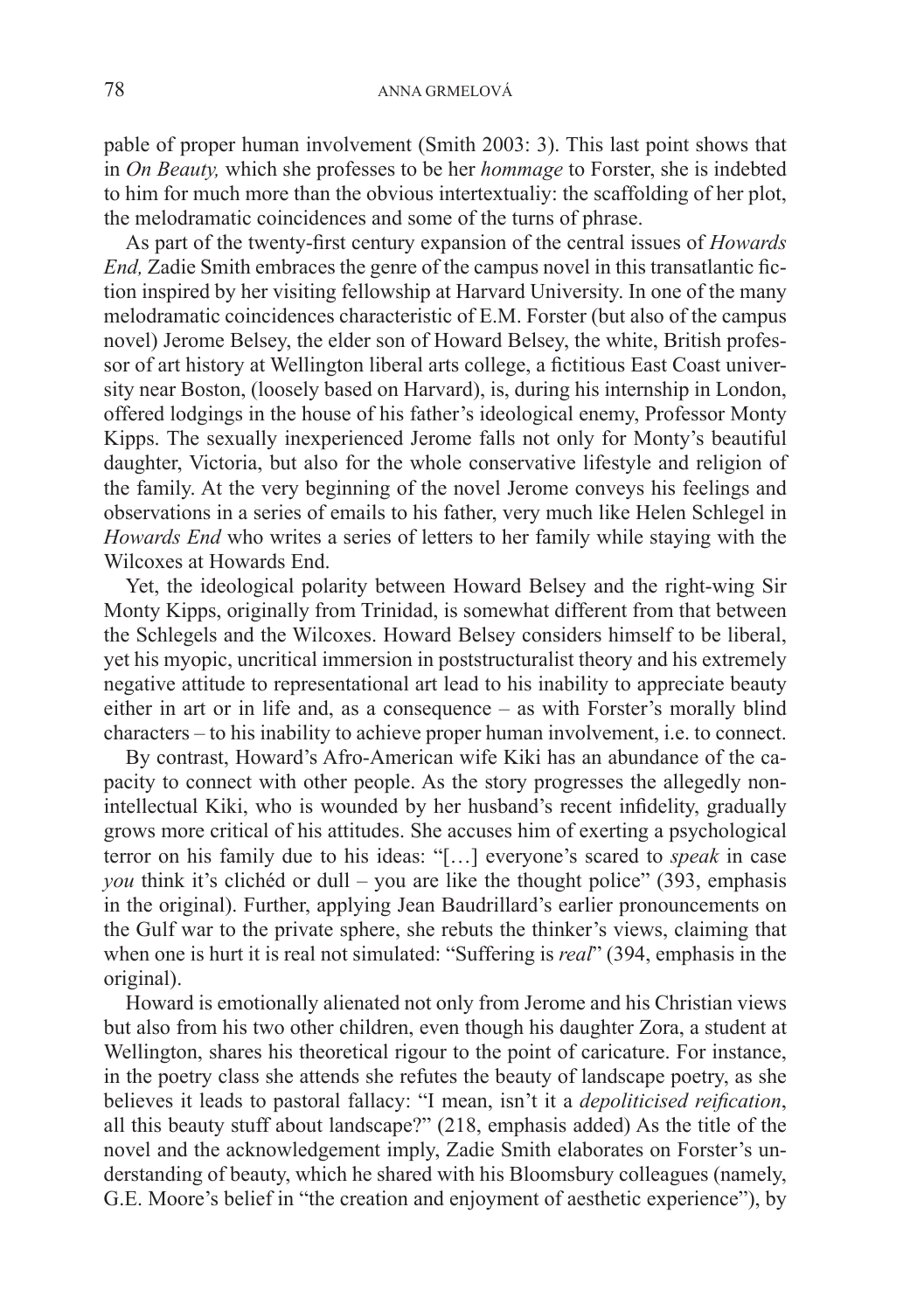embracing the views of the influential essay "On Beauty and Being Just" by the philosopher Elaine Scarry. In creating Zora's response Smith was directly inspired by Scarry's examples of the silencing of discussions about beauty in classrooms in higher education institutions: "Suddenly, out of the blue, someone begins to speak about the way a poet is reifying the hillside or painting or flower she seems to be so carefully regarding" (Scarry 1998: 43). Satirizing Zora's claim, Smith shares Scarry's view that the political critique of beauty, namely, that "beauty has distracted us from suffering" (Scarry 1998: 40), is unsubstantiated.<sup>1</sup> Like her father, Zora is consistent in her theoretical views and at the same time incapable of proper human involvement and sympathy, as demonstrated in her self-centered attitude to the street poet Carl Thomas who comes from an underprivileged Afro-American background.

The Belsey family first come into contact with Carl at an open-air performance of Mozart's Requiem. Yet, unlike the clerk Leonard Bast (*Howards End*) on whom this incident is modelled and whom the Schlegels meet at a concert hall in London, Carl is a powerful, charismatic and gifted rapper who attends this free concert in order to connect classical music with his own hip-hop production.

In *Howards End* music does not only have a thematic function but also a formal one, as Benjamin Britten famously demonstrated. According to him, musical techniques were inherent to the very structure of Forster's novels. In his essay "Some Notes on Forster and Music" Benjamin Britten claims that "the construction of Forster's novels often resembles the classical opera (Mozart-Weber-Verdi) where recitatives (the deliberately un-lyrical passages through which action is advanced) separate arias or ensembles (big, self-contained set pieces of high comedy or great emotional tension" (qtd. in Herz 1997: 140).

Given the much larger contemporary music scene, Zadie Smith expands Forster's understanding of music to include modern popular genres. Although a great number of singers and styles are mentioned throughout the novel, it is especially hip-hop that is highlighted. Levi, the younger son of the Belseys, is fond of it and on Saturdays works in a music mega store where he is in charge of the hip-hop section. When his track is played at the Belsey party some of the older academics dislike it and some of them even leave early in protest.

As hip-hop music corresponds to a particular lifestyle and values, a formal connection of the two (classical music and hip-hop) is also the novelist's attempt at a thematic connection: bringing together people of different classes and social backgrounds. Yet, such an attempt works for a short time only when the poet and tutor, Claire Malcolm, invites Carl to her poetry class. Carl does not feel very comfortable in a class where his poetry is rigorously formally analysed (Wordsworth's "we murder to dissect" is invoked). When Malcolm is officially challenged over the admissions process for her poetry class by the reactionary Monty Kipps, who is now a visiting professor at Wellington, Carl is removed from her class and is given a part-time job in the music library at the university. Even though he is happy to be the archivist of hip-hop music, the fifteen-yearold Levi Belsey, who has aspired to the hip-hop lifestyle in his clothing and in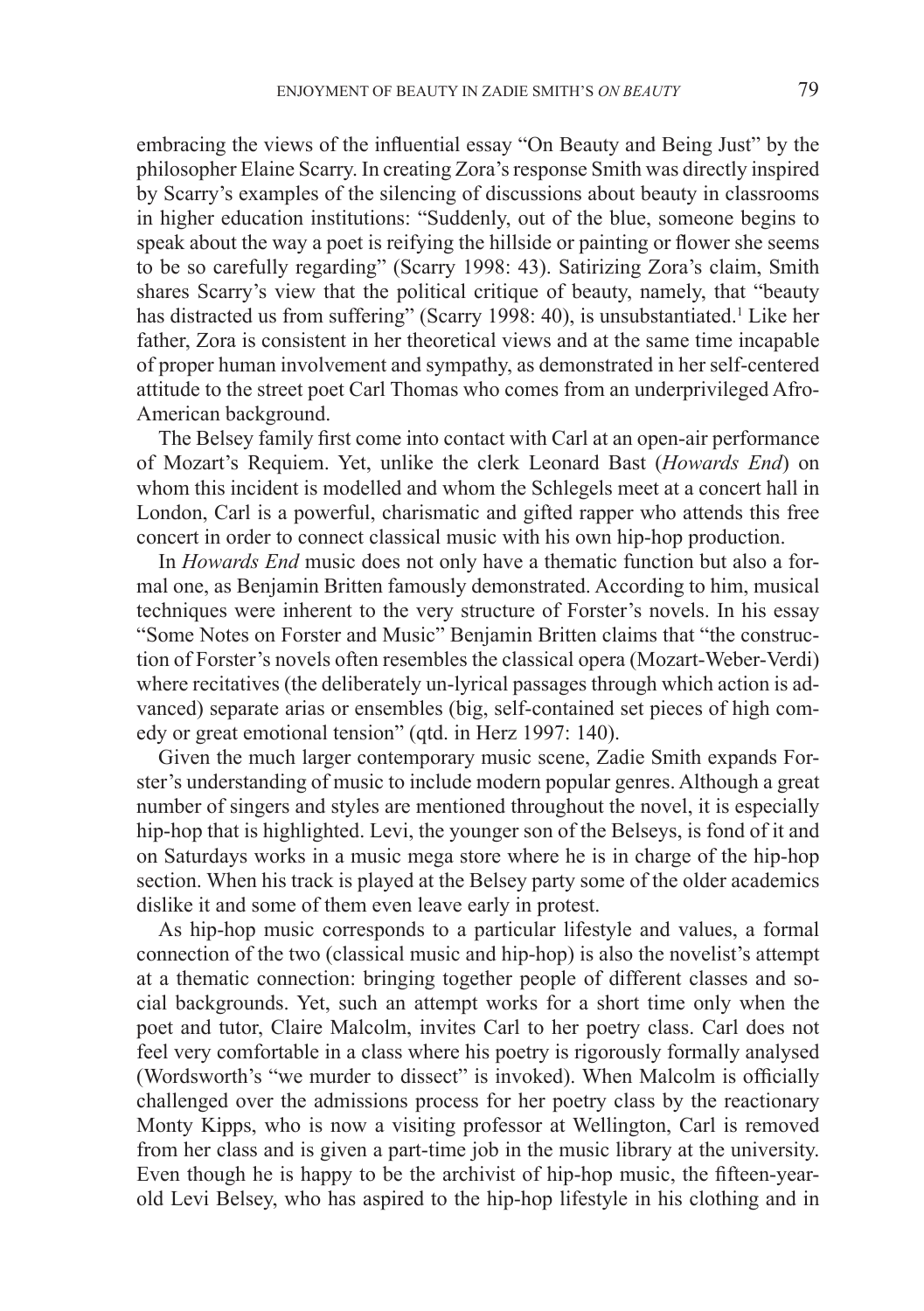his speech during the previous three years, sees him in a different light now: "And it was so strange to stand next to this ex-Carl, this played-out fool, this shell of a brother in whom all that was beautiful and thrilling and true had utterly evaporated" (389). Levi is especially referring to Carl's attitude to a group of Haitian immigrants protesting outside, with whom Levi identifies. For the formerly highly politically conscious Carl this is just noise which prevents him from concentrating on his work.

Levi's identification with hip-hop subculture is connected with his self-consciousness as a black man living in a privileged, mostly white, middle-class environment. Both emotionally and intellectually he is drawn to black identity and therefore identifies with Haitian immigrants, their moving political music, their life in the street and their political struggle. He is ashamed of his posh background and therefore mystifies his new friends about the street he lives in. He gives up his part-time job at the music mega store to be able to join them selling illegally produced DVDs in the street.

Whereas in *Howards End* only Leonard Bast (and his wife) represented the lower classes, Zadie Smith's twenty-first century novel covers a much wider range: underprivileged Afro-Americans like Carl and Chantelle Williams, who also sits in Malcolm's poetry class where a potential contact with elite university environment is explored, and also a whole range of Haitian immigrants who work as cleaners, taxi-drivers and street peddlers, even though their original position in Haiti was different, as in the case of Levi's friend Choo, a former French literature teacher. With this second group of characters the social gap is unbridgeable and an attempt to connect is made by Levi alone. In *Howards End* the lowest classes "are unthinkable" (Forster 1989 [1910]: 58) for literary representation.

Laila Amine has claimed that Zadie Smith's first novel, *White Teeth,* "gives the impression that it has frozen in time and consists mainly of white British, new Commonwealth immigrants from Asia, Africa, or the Caribbean, and their offspring – and more significantly, that its inhabitants seek to participate in a more inclusive nationalist agenda" (Amine 2007: 74-75). According to this critic, new migrants are completely missing in Smith's first novel. Although the setting of *On Beauty* is mainly Boston rather than London, to which Laila Amine refers, Zadie Smith includes issues of new immigrants to the U.S., mainly from Haiti as shown above, who find themselves in a "liminal space" (Amine's term) as they are confined within limited social spaces in terms of work and their place of residence.

Zora Belsey's relationship to Carl goes through a dramatic development but rather a different one from Helen Schlegel's relationship to Howard Bast. At first she repeatedly suspects Carl of stealing: first at the concert when she herself mistakenly takes his Discman, later on in a swimming pool when he borrows her unused goggles. In these incidents her unconscious prejudice, her bad faith towards the less privileged is shown as his questions of genuine interest about her family make her believe that his final objective is "her mother's jewellery and the safe in the basement" (139). Her father reacts similarly when he declines Carl access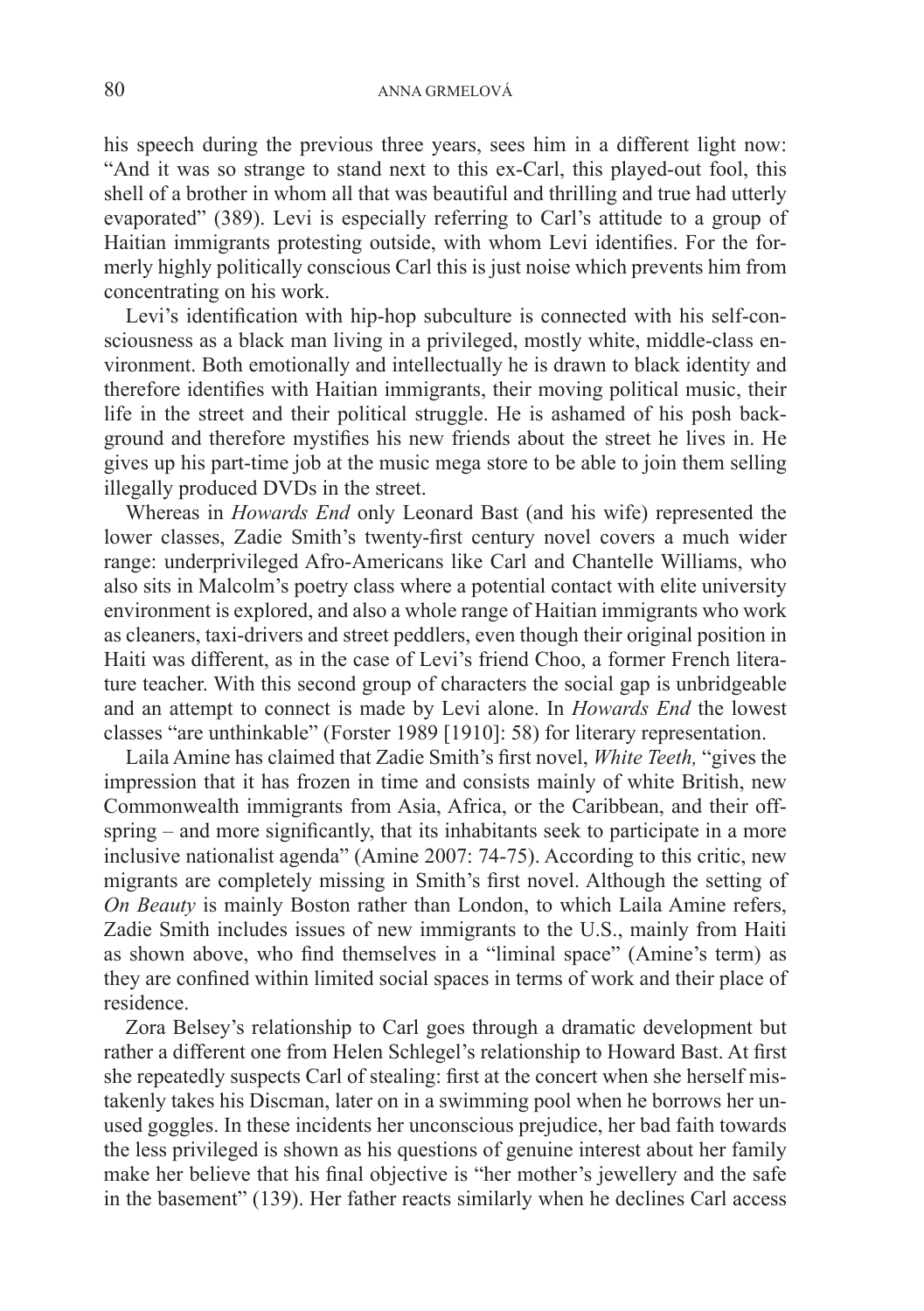to the Belsey party although Carl has been invited by both Kiki and Levi. After witnessing the popularity of Carl's brilliant performance with her colleagues and Claire Malcolm at a local venue Zora changes her opinion about him and when later asked by Malcolm to lobby at a faculty meeting for his staying in the poetry class she does this with her characteristic rigour and zealousness. Becoming sexually attracted to him in the process she is, however, like her father unable to achieve proper human involvement and she reacts inadequately and with disastrous consequences when she sees him making love to Victoria Kipps. This is the last we hear of Carl both on the campus and in the novel.

Unlike Carl and Kiki and Jerome, Howard Belsey does not appreciate the beauty of Mozart at the open-air concert, as this would contradict his theoretical view that Mozart's music is too authoritarian. He feels this is music that tries "to fake [him] into some metaphysical idea by the back door" (72). He is writing a book called "Against Rembrandt" and during his classes on the same subject his refutation of the beauty of art and an emotional response to art are consistently ridiculed and satirized by the narrator. According to Howard, Rembrandt was "a merely competent artisan who painted whatever his wealthy patrons requested. [He] asked his students to imagine *prettiness* as the mask that *power* wears" (155, emphasis added). This is again a political critique of beauty as Howard rejects "prettiness", claiming it is too powerful. We can find echoes of Scarry's thoughts here again: "Berated for its power, beauty is simultaneously belittled for its powerlessness" (Scarry 1998: 58).

At one point his views are confronted with the reasoning of a talented young student, Kathy Armstrong, who feels alienated and intimidated by the arcane language he uses when speaking about Rembrandt, whom she loves, as she feels that the originality and uniqueness of the artist is completely lost in Howard's presentation. The major reason why there is a "taboo on beauty" (Scarry's term) in his classes is his repudiation of the particular without which, as Scarry claims – going back as far as Homer – "the chances of seeing beauty go down" (Scarry 1998: 13). Howard rather sets himself the objective to interrogate "the mytheme of artist as autonomous individual with privileged insight into the human" (252). Further on he resorts to generalizations about the Staalmeesters in Rembrandt's *The Sampling Officials of the Draper's Guild*: "The painting is an exercise in the depiction of economic power" (384). As shown earlier in the novel, Howard does not relish the beauty of a work of art but he perversely relishes the fear he evokes in his students with his highly theoretical language: "When he first began teaching he had tried, stupidly, to coax them out of this fear – now he positively relishes it (155). He certainly refuses to connect with his students through the power of art. We never learn whether Victoria Kipps is being ironic or serious when later – as she tries to seduce him – she praises him for the theoretical radicalism of his classes, which have got "nothing to do with *love* or *truth*" (312, emphasis in the original).

The climax of the ideological battle between Howard Belsey and Monty Kipps ("your silly ideological battles" as Claire Malcolm calls them, 120) is triggered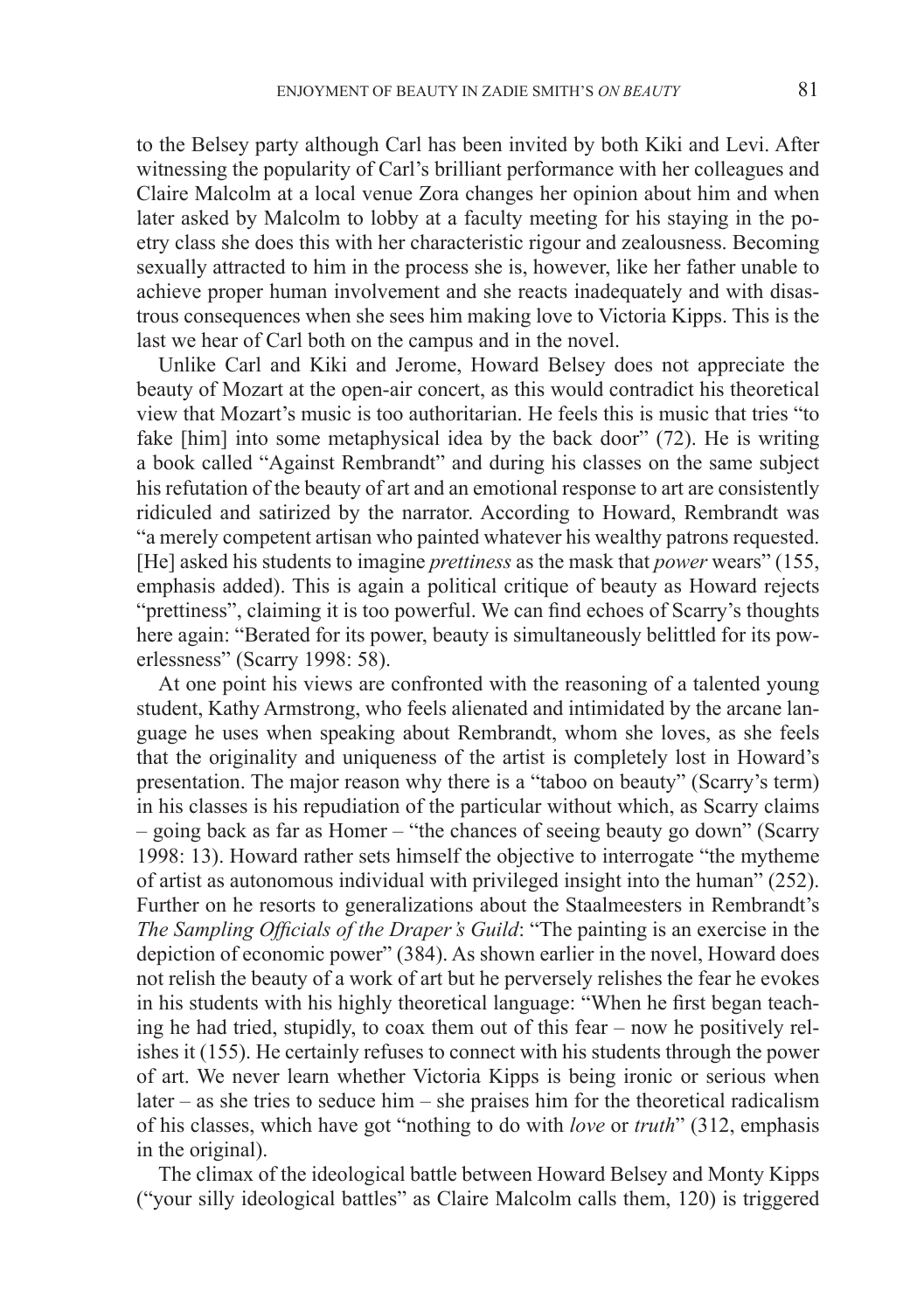by Howard's tabling of a motion against Monty's proposed lecture series at Wellington. Unlike Howard, Monty is a celebrity and his book on Rembrandt, which Howard calls essentialist, is well researched. Yet, given Monty's notorious reputation for extreme right-wing iconoclasm, as well as the tenor of his most recent articles published in the Wellington papers, Howard is right in assuming that Monty's political lectures ("Taking the liberal out of the liberal arts") will antagonize and alienate a variety of groups on the campus. However, the phrasing of his request that Monty should present "the intention" of his lectures in a written form to the faculty is rather unfortunate. Monty then elegantly refutes such a proposal, referring to Howard's textual practice and arguing that he finds it hilarious ("bizarre," 327) that such a textual anarchist as Howard who both in his classes and in his writings speaks about "the indeterminacy of all sign systems" (328) should require to know the intention of a piece of writing. As a consequence, in the vote that is taken on whether Monty's lectures should take place, almost everybody is in favour of Monty. Stereotypes are certainly challenged in making the originally Trinidadian Monty such a right-wing character and in his sexual life a hypocrite, as we learn at the end of the novel.

In spite of the ideological war that has been waged between Howard and Monty for fifteen years, when the Kippses come to Wellington a peculiar friendship develops between their wives: the intuitive Carlene Kipps, partly modelled on Mrs Wilcox, who like her husband also comes from the Caribbean, and Kiki Belsey. Mrs. Wilcox bequeathed Howards End to Margaret Schlegel, whom she considered to be her spiritual heir. Carlene Kipps bequeaths a valuable, primitive Haitian painting to Kiki: Hector Hyppolite's *Maitresse Erzulie, the Voodoo Goddess or Black Virgin,* as she shares the appreciation and enjoyment of its beauty with her. As Scarry argues, beauty "incites deliberation" (Scarry 1998: 20) and the two women even plan to go together to a house in Amherst to enjoy some originals by Edward Hopper whom Kiki admires. "There is such a shelter in each other", which Carlene repeatedly quotes to Kiki to comment on their relationship, can be taken as a paraphrase of Forster's original motto: only connect. Yet, as Victoria contends after her mother's death, Carlene was a very private person who made friends only with people who were special in some way (314). However, like Mrs Wilcox, Carlene's power to connect people is felt even after her death. Even Jerome, who had experienced her community work during his earlier stay in Britain, is surprised to see that so many people of different classes and ethnicities have come to her funeral in London: "Can you imagine a funeral – any *event –* this mixed, back home?" (282).

Critics have argued that the ending of *Howards End* is ahistorical because it renders almost a textbook example of nostalgic pastoralism, as known in literature since Virgil. The country house, Howards End, becomes a refuge from "the civilization of luggage" and from the impending expansion of London, which is portrayed in Blakean terms as the city of Satan. Yet, the ambiguity of the word "end" in the title implies that Forster was aware of his ahistoricism (see e.g. Grmelová 2004: 47). Zadie Smith's replacement of a painting for a house shows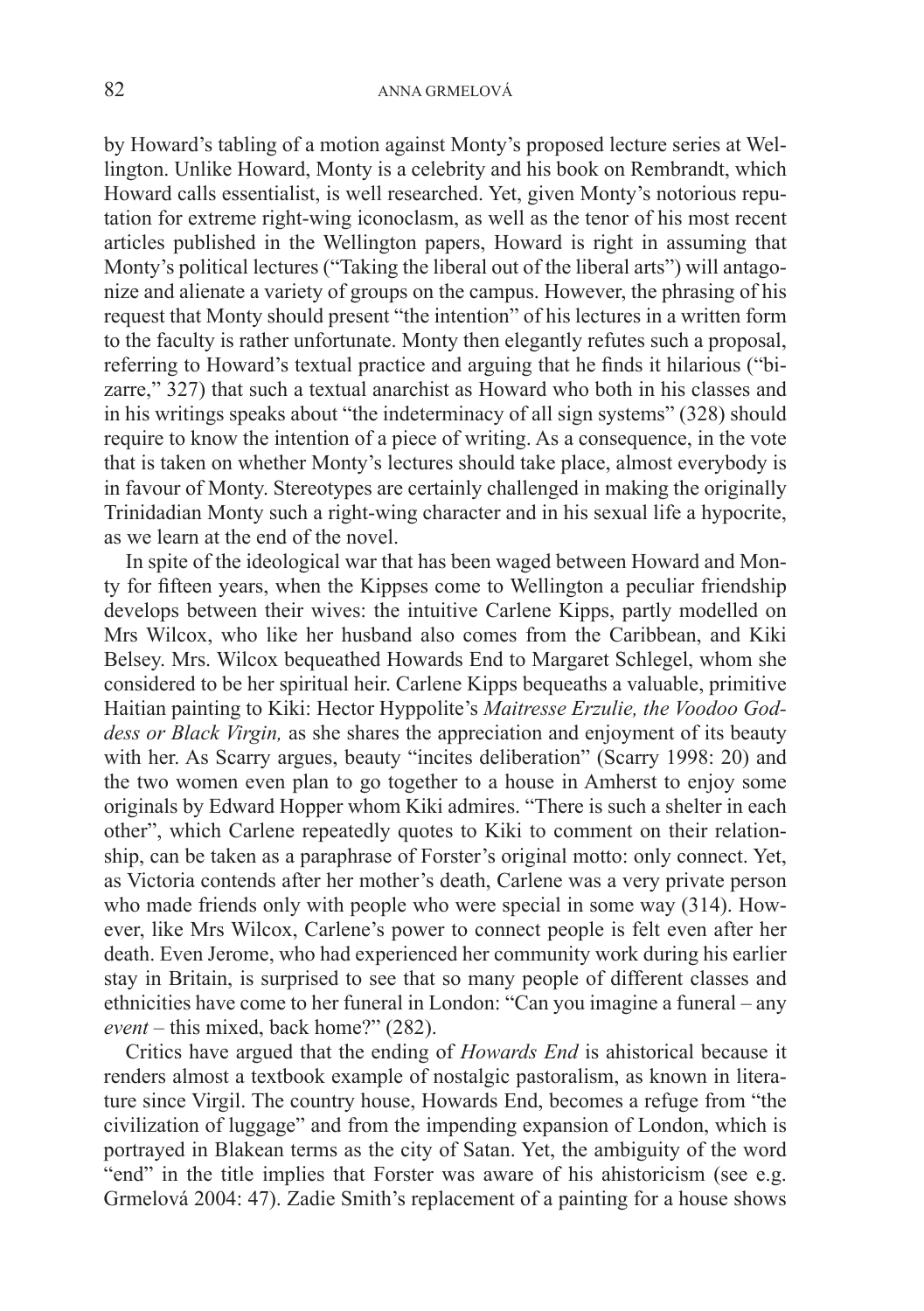her awareness of Forster's ahistoricism and at the same time epitomizes her inspiration by other cultures.

In her study of *On Beauty,* Alice Fisher reveals Smith's inspiration by Zora Neale Hurston's novel, *Their Eyes Were Watching God* and especially her anthropological study of Voodoo: *Tell My Horse: Voodoo and Life in Haiti and Jamaica.*  Like Erzulie in the painting, Kiki wears a red bandana and, like the Voodoo Goddess, she feels sympathy towards lesbians and at one time even considered living with women. Quoting also other anthropological sources, Fisher shows that "[t] he revisionary potential of Voodoo spirituality has the power to "displace destructive 'binary' paradigms" including ideological ones (Fisher 2007: 291) which in terms of the novel clearly refers to the culture war between Howard and Monty.

Zadie Smith's engagement with different forms of beauty expands to references to paintings and statues from the first pages of the novel and these are often part of the descriptions of characters. Kiki Belsey, for whom the narrator feels empathy, is described at her breakfast table as a part of a still life composition with "[a] dark red Portuguese earthenware bowl [...] piled high with apples" (8) as the morning light extends through the door to another room, as in a Dutch painting. By contrast, Howard, who abhors representational art, at one point compares Zora and her mother to "two of Picasso's chubby water-carriers" (12). Later, Claire Malcolm finds Kiki so fabulous looking she suggests she should be in a fountain in Rome (121) while the stunningly beautiful Victoria Kipps looks like "one of those statuaries in the bottom of the Fitzwilliam, in Cambridge" (123).

The novel mainly celebrates the physical beauty of the black characters; Kiki and Carl who are Afro-Americans and Victoria Kipps who is of Caribbean parentage. She is the only character in the novel whose beauty even Howard admires. Alice Fisher argues that Smith's intention in her novel is "to reclaim beauty for all black women through allusion to Morrison's novel [*The Bluest Eye*]" (Fisher 2007: 289).

But it is not only the beauty of black women that is highlighted in the novel. When the prejudiced Zora first walks with Carl from the swimming pool she is ashamed to be in his company. After a few steps, however, she notices passers-by do not want "to release the imprint of Carl from their retinas" (137) as "his face was doing its silent voodoo on her, just as it seemed to work on everybody passing by him in this archway" (137).

Although the novel is not meant to be a treatise on beauty, as the title may imply, the different forms of beauty which Smith parades in the novel - music, paintings, statues, poems, human beings, friendship - also include the beauty of houses and trees as well as a celebration of London spaces. Hampstead Heath is hailed as the glory of London (275), Victorian cemeteries are paid tribute to and, in a departure from Forster's London, the city has a fluidity and a great potential for change. Even Howard is overwhelmed by the recent changes in some of the neighbourhoods (28).

Characters like Howard and Zora (because of their theoretical rigour) and Monty (because of his elitism) are unable and unwilling to appreciate beauty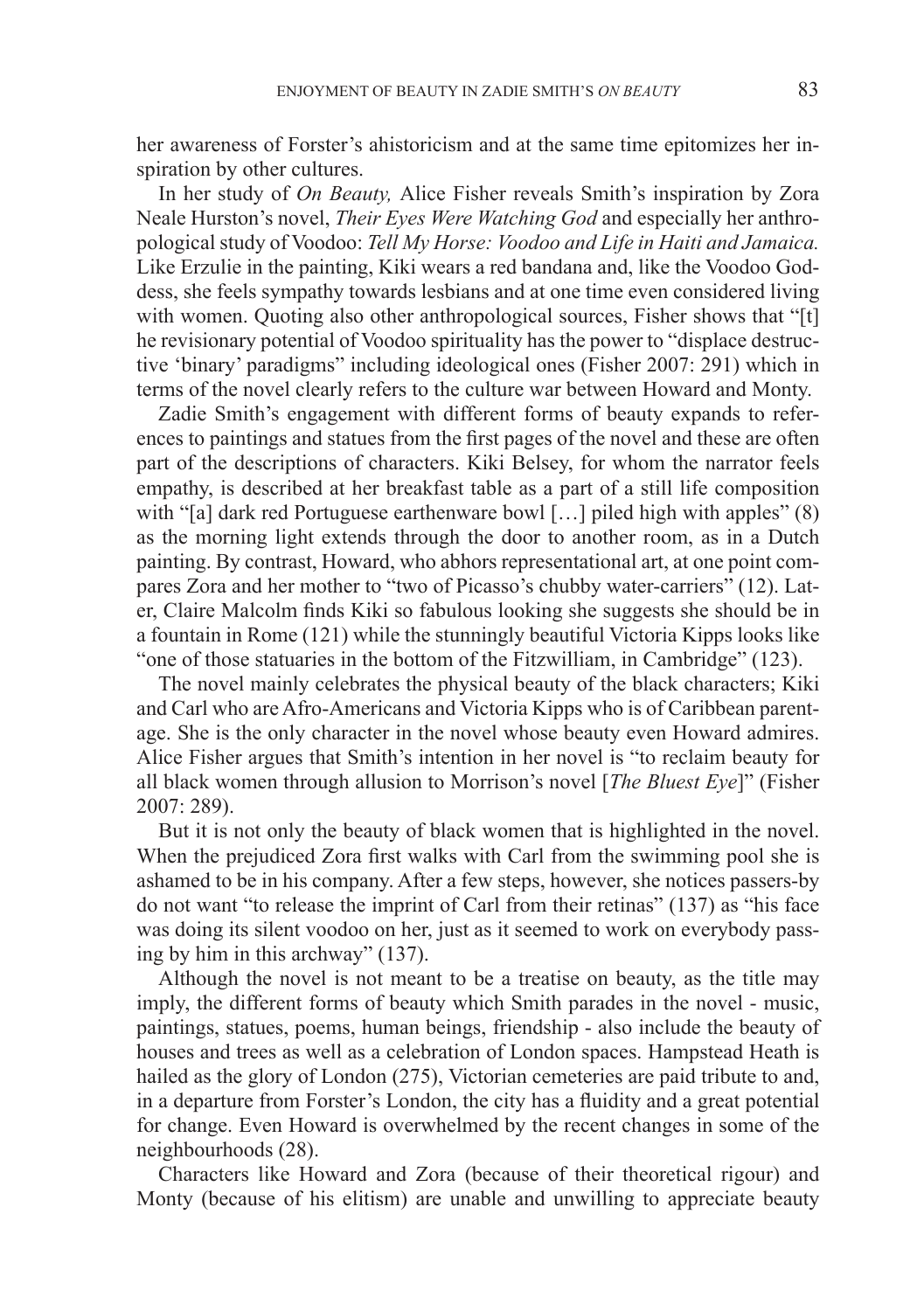because they are unable to focus on the particular and, therefore, like Forster's blind characters, are unable to connect with other people. The ability to respond to something beyond oneself is associated with Kiki, Carlene and Levi (who cries over the beauty of Haitian music). Howard is granted a glimpse of this feeling only at the very end of the novel when his habitual hubris is shaken by the trauma of his domestic crisis and professional humiliation. As Smith shares Scarry's observation that attention to beauty "incites deliberation" and "unselfing"<sup>2</sup> (Scarry 1998: 78) and, as a consequence, attention to other human beings, in showing the ethical significance of beauty in the novel she pays fitting homage to her master Forster.

## **Notes**

- <sup>1</sup> "The political critique of beauty is composed of two distinct arguments. The first urges that beauty, by preoccupying our attention, distracts attention from wrong social arrangements. It makes us inattentive, and therefore eventually indifferent, to the project of bringing about arrangements that are just. The second argument holds that when we stare at something beautiful, make it an object of sustained regard, our act is destructive to the object" (Scarry 1998: 39).
- <sup>2</sup> Scarry refers to the French mystic Simone Weil and especially to Iris Murdoch for the usage of the term "unselfing" (Scarry 1998: 77–78). See also Peter Conradi's discussion of the concept in Murdoch's novels (Conradi 1987 [1986]: 13).

## **References**

- Amine, Laila (2007) 'A House with Two Doors? Creole Nationalism and Nomadism in Multicultural London'. *Culture, Theory and Critique* 48(1), 71–85.
- Conradi, Peter J. (1987 [1986]) *Iris Murdoch: The Saint and the Artist*. London: Macmillan.
- Fisher, Susan Alice (2007) '"A Glance from God": Zadie Smith's *On Beauty* and Zora Neale Hurston'. *Changing English*, 14(3), 285–297*.*
- Forster, E.M. (1989 [1910]) *Howards End*. London and New York: Penguin Books.
- Grmelová, Anna (2004) 'Beyond the Traditional: An Attempt to Reassess E.M. Forster's Fiction'. In: Drábek, Pavel and Jan Chovanec (eds.) *Theory and Practice in English Studies, Vol. 2, Proceedings from the Seventh Conference of English, American and Canadian Studies*. Brno: Masaryk University, 45–49.
- Herz, Judith Scherer (1997) '"This is the End of Parcival": The Orphic and the Operatic in *The Longest Journey*'. In: Martin, Robert K. and George Piggford (eds.) *Queer Forster*. Chicago and London: The University of Chicago Press, 137–150.
- Smith, Zadie (2003) 'Love, Actually'. *The Guardian Saturday Review*, 1 November 2003, 2–4. 5 June 2011. <http://www.guardian.co.uk/books/2003/nov/01/classics.zadiesmith>.
- Smith, Zadie (2006 [2005]) *On Beauty*. London and New York: Penguin Books.
- Scarry Elaine (1998) *On Beauty and Being Just.* The Tanner Lectures on Human Values. Delivered at Yale University, March 25 and 26, 1998. 5 June, 2011. <http://www.tannerlectures.utah.edu/ lectures/documents/scarry00.pdf>.